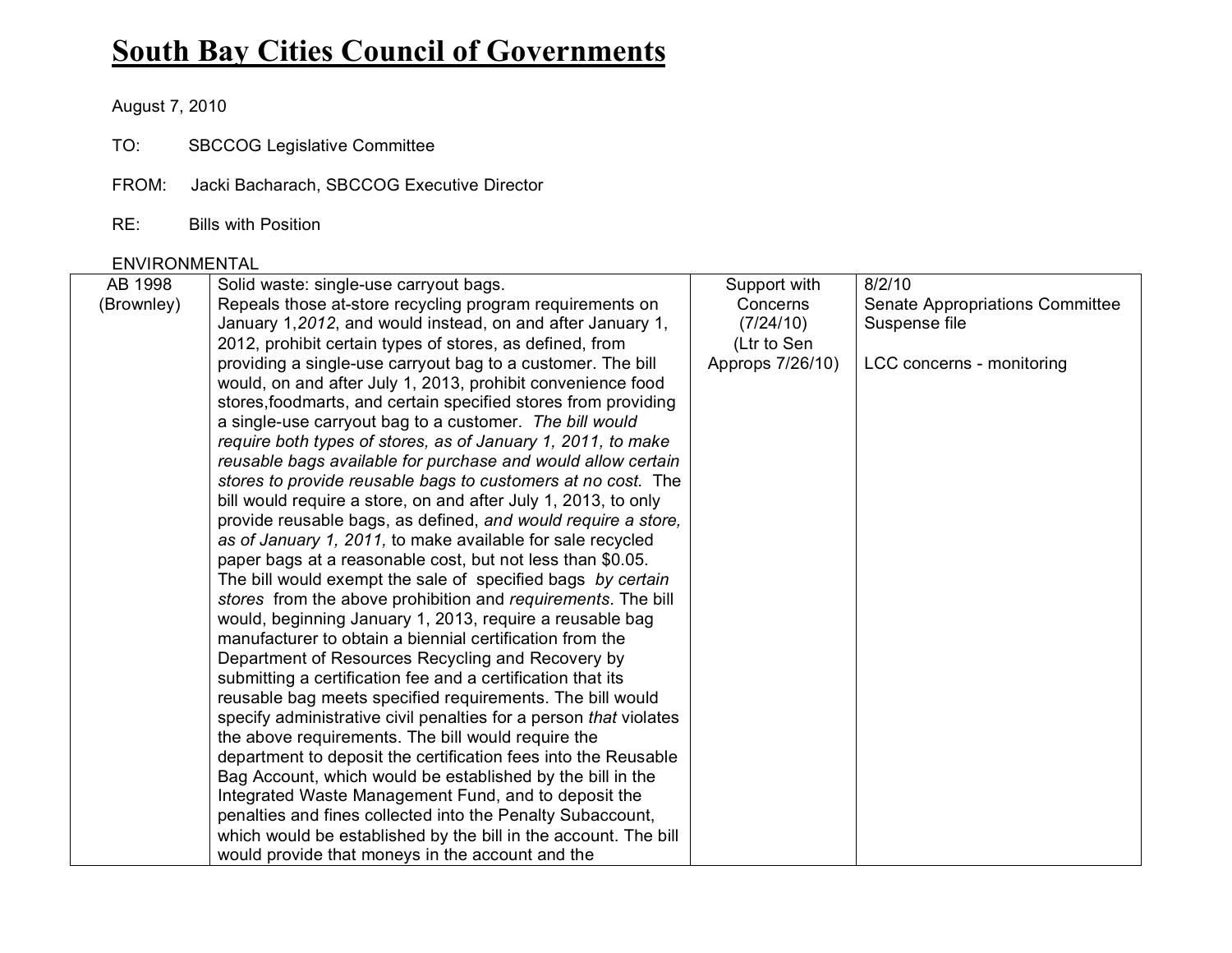|           | subaccount be expended by the department, upon<br>appropriation by the Legislature, to implement the above<br>requirements. This bill would, as of January 1, 2011, preempt<br>local regulations on the use and sales of reusable bags,<br>single-use carryout bags, recycled paper bags, or other<br>specified bags at stores, as defined. |                  |                    |
|-----------|---------------------------------------------------------------------------------------------------------------------------------------------------------------------------------------------------------------------------------------------------------------------------------------------------------------------------------------------|------------------|--------------------|
| AB 2317   | Local government: nuisance abatement. Existing law                                                                                                                                                                                                                                                                                          | <b>SUPPORT</b>   | 8/9/10             |
| (Saldana) | authorizes the legislative body of a city or county to establish                                                                                                                                                                                                                                                                            | (6/24/10)        | Senate 3rd Reading |
|           | a procedure to use a nuisance abatement lien or a special                                                                                                                                                                                                                                                                                   | Letter to author |                    |
|           | assessment to collect abatement costs & related                                                                                                                                                                                                                                                                                             | 7/07/10          |                    |
|           | administrative costs. This bill would authorize the legislative                                                                                                                                                                                                                                                                             |                  |                    |
|           | body to also collect fines related to the nuisance abatement                                                                                                                                                                                                                                                                                | LCC supports     |                    |
|           | using a nuisance abatement lien or a special assessment.                                                                                                                                                                                                                                                                                    |                  |                    |
|           |                                                                                                                                                                                                                                                                                                                                             |                  |                    |

#### PUBLIC SAFETY

| SB 1362    | Vehicles: automated traffic enforcement systems. Existing        | <b>OPPOSE</b>        | Assembly Appropriations Comm. |
|------------|------------------------------------------------------------------|----------------------|-------------------------------|
| (Simitian) | law authorizes a governmental agency to establish                | (5/27/10)            | Hearing Date: 8/12/10         |
|            | guidelines and sets other requirements for selection of          | (Ltr to author       |                               |
|            | location for automated traffic enforcement. This bill would      | 6/4/10; Ltr to Asm   |                               |
|            | require that, no later than January 1, 2012, those               | Trans 6/16/10)       |                               |
|            | requirements include identifying the system by signs posted      |                      |                               |
|            | within 200 feet of an intersection where a system is             | LCC opposes          |                               |
|            | operating. The bill would require the governmental agency to     |                      |                               |
|            | adopt a finding of fact establishing the need for the system at  | <b>AUTHOR</b>        |                               |
|            | a specific location for reasons related to safety for those      | <b>REQUESTED</b>     |                               |
|            | systems installed after January 1, 2011. The bill would          | <b>REVIEW BASED</b>  |                               |
|            | require, if an employee, agent, or representative of the         | <b>ON LATEST</b>     |                               |
|            | governmental agency or of a law enforcement agency               | <b>AMENDMENTS-</b>   |                               |
|            | contacts the registered owner of a vehicle prior to issuing a    | <b>SBCCOG STAFF</b>  |                               |
|            | notice to appear in an effort to determine the identity of the   | <b>CHECKING WITH</b> |                               |
|            | driver, the registered owner to be made aware, in a clear        | LCC.                 |                               |
|            | and prominent fashion, that the registered owner is not          |                      |                               |
|            | required to provide that information and that failure to provide |                      |                               |
|            | that will not result in additional responsibility or liability   |                      |                               |
|            | associated with the alleged violation. The bill would prohibit   |                      |                               |
|            | a governmental agency that proposes to install or an             |                      |                               |
|            | automated traffic enforcement system from considering            |                      |                               |
|            | revenue generation, beyond recovering its actual costs of        |                      |                               |
|            | operating the system, as a factor when considering whether       |                      |                               |
|            | or not to <i>install or</i> operate a system within its local    |                      |                               |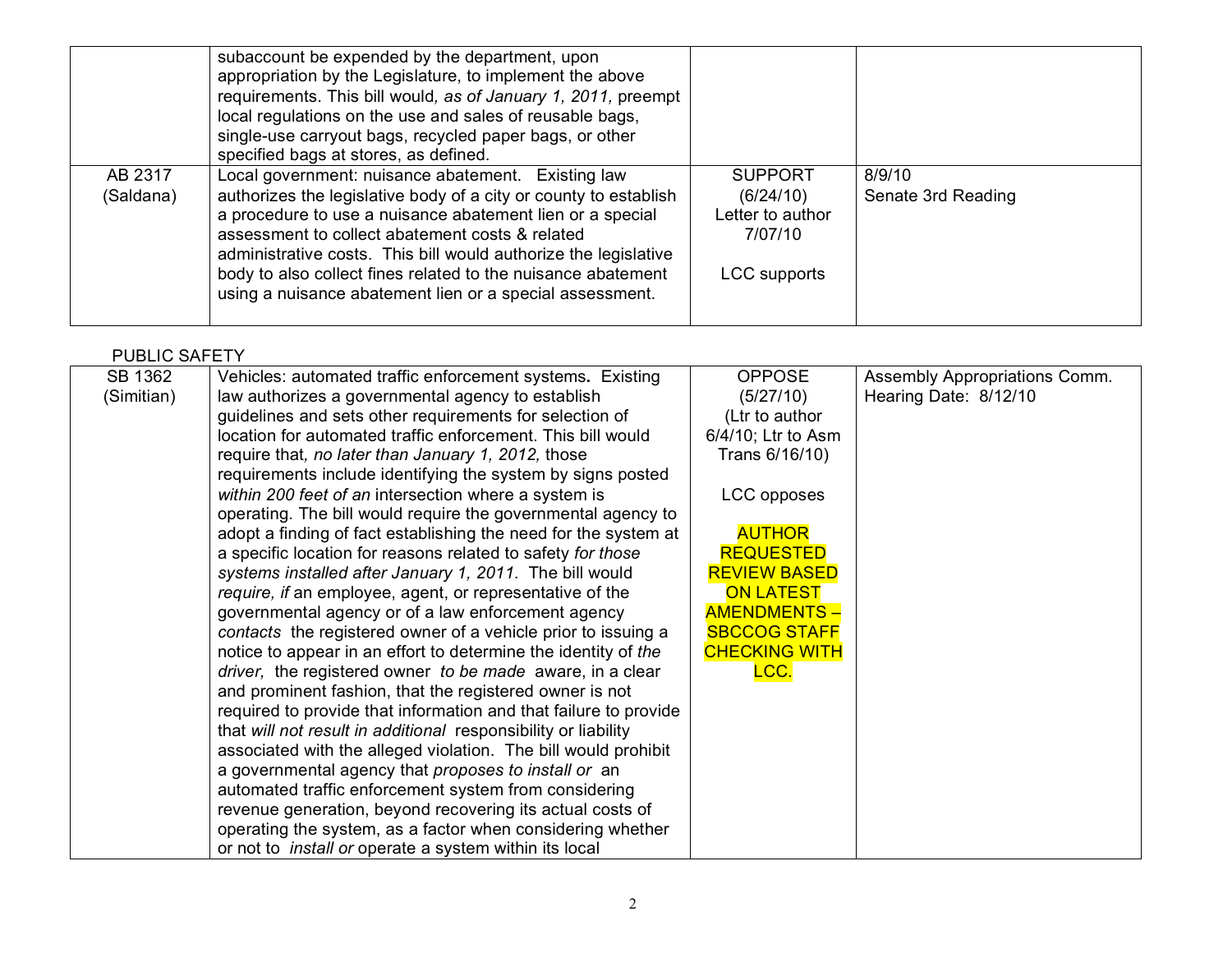|            | jurisdiction. The bill would require the manufacturer or<br>supplier that operates an automated traffic enforcement<br>system, in cooperation with the governmental agency, to<br>submit an annual report to the Judicial Council that includes<br>specified information. Also sets procedures & requirements<br>for notice to appear. |                      |                                |
|------------|----------------------------------------------------------------------------------------------------------------------------------------------------------------------------------------------------------------------------------------------------------------------------------------------------------------------------------------|----------------------|--------------------------------|
| AB 2290    | CDCR: inmates: summary parole. This bill would require the                                                                                                                                                                                                                                                                             | <b>SUPPORT</b>       | 8/9/10                         |
| (Bradford) | Department of Corrections and Rehabilitation, not less than                                                                                                                                                                                                                                                                            | (3/25/10)            | Senate 3 <sup>rd</sup> Reading |
|            | 45 days prior to the release of such an inmate, or as soon as                                                                                                                                                                                                                                                                          | (Ltr to Asm Pub)     |                                |
|            | practicable, to notify, via the Law Enforcement Automated                                                                                                                                                                                                                                                                              | Safety 4/9/10; Ltr   |                                |
|            | Data System (LEADS), the local law enforcement agency of                                                                                                                                                                                                                                                                               | to Sen Pub Safety    |                                |
|            | the jurisdiction to which the inmate is to be released                                                                                                                                                                                                                                                                                 | 6/16/10; Ltr to Sen. |                                |
|            | regarding the scheduled release.                                                                                                                                                                                                                                                                                                       | Approps. Comm        |                                |
|            |                                                                                                                                                                                                                                                                                                                                        | 7/9/10               |                                |

| <b>REVENUE</b>   |                                                                  |                   |                               |
|------------------|------------------------------------------------------------------|-------------------|-------------------------------|
| AB 155           | Local government: bankruptcy proceedings. Under existing         | <b>OPPOSE</b>     | 8/9/10                        |
| (Mendoza)        | law, any taxing agency or instrumentality of the state may file  | (3/26/09)         | Senate Inactive File          |
|                  | a petition and prosecute to completion bankruptcy                |                   |                               |
|                  | proceedings permitted under the laws of the United States.       | (Ltr faxed to Asm |                               |
|                  | This bill would provide that a local public entity may only file | Local Gov Comm.   |                               |
|                  | under federal bankruptcy law with the approval of the Calif.     | 3/30/09 & to Asm  |                               |
|                  | Debt & Investment Advisory Commission, as specified.             | Approp. Comm      | LCC - oppose                  |
|                  |                                                                  | 4/29/09 & Sen     |                               |
|                  |                                                                  | Local Gov Comm    |                               |
|                  |                                                                  | 6/22/09 & Sen     |                               |
|                  |                                                                  | Approp Comm       |                               |
|                  |                                                                  | 4/22/10           |                               |
| ACA <sub>9</sub> | Local government bonds: special taxes: voter approval. This      | <b>SUPPORT</b>    | 8/9/10                        |
| (Huffman)        | measure would change the 2/3 voter-approval requirement          | (5/28/09)         | <b>Assembly Inactive File</b> |
|                  | for special taxes to, instead, authorize a city, county, or      | (Ltr to Asm       |                               |
|                  | special district to impose a special tax with the approval of    | Approps 6/30/09)  |                               |
|                  | 55% of its voters voting on the tax. It would also lower to 55%  |                   |                               |
|                  | the voter approval threshold for a city, county, or city and     |                   |                               |
|                  | county to incur bonded indebtedness,                             |                   |                               |
|                  | exceeding in one year the income and revenue provided in         |                   |                               |
|                  | that year, that is in the form of general obligation bonds to    |                   |                               |
|                  | fund specified public improvements.                              |                   |                               |
| <b>SCA 18</b>    | Local Government: property related fees. Includes fees for       | <b>SUPPORT</b>    | 8/9/10                        |
| (Liu)            | stormwater management programs to those exemptions               | (6/25/09)         | Senate 3rd Reading            |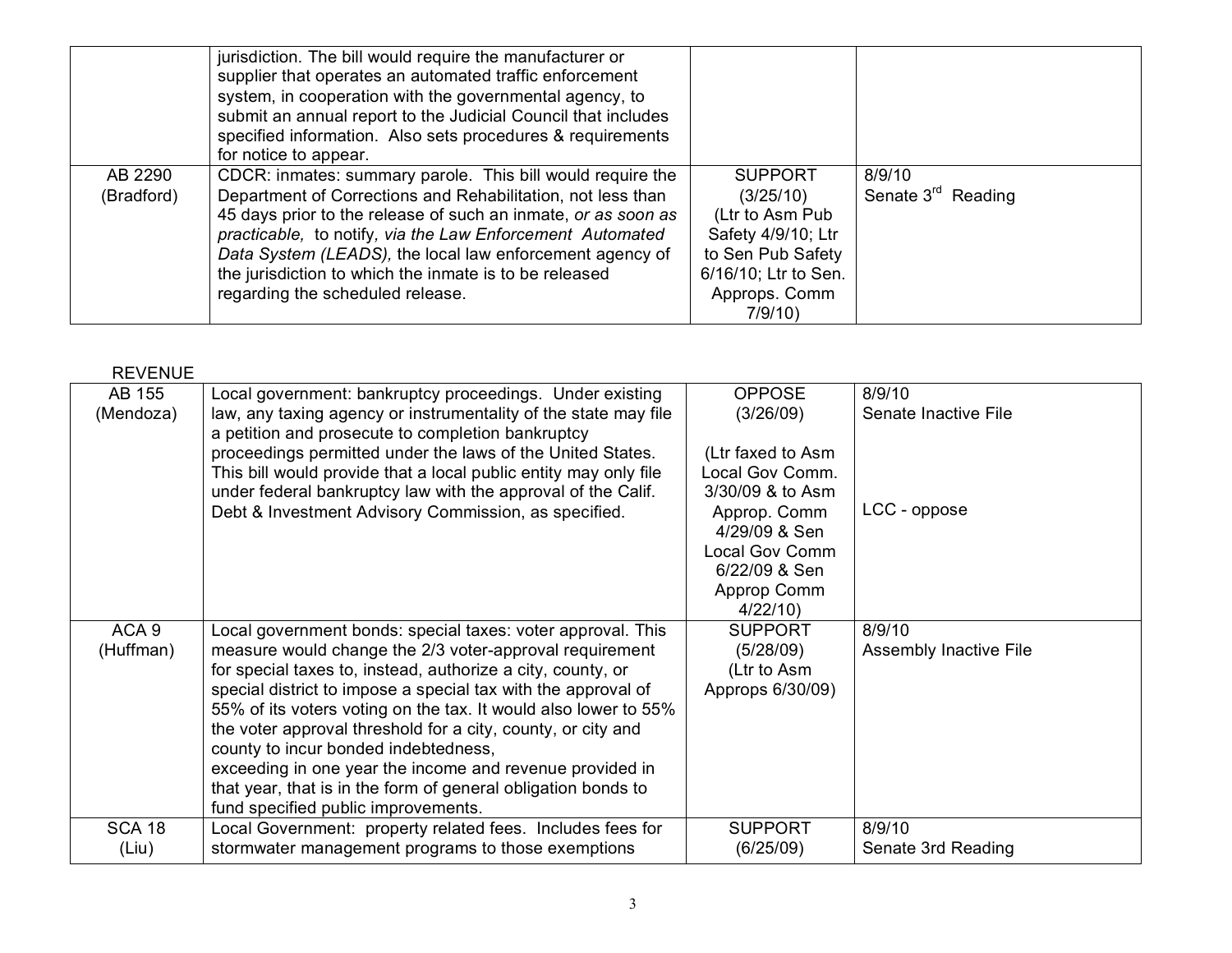| already included in Proposition 218. It would make it easier | (Ltr to author |
|--------------------------------------------------------------|----------------|
| for cities to fund and comply with new and increasingly      | $8/3/09$ )     |
| stringent storm water quality permit requirements adopted by |                |
| the regional water quality control board.                    | LCC supports   |

### TRANSPORTATION

| SB 1192   | Airport Rental Facility Charge. Would expand the definition     | <b>SUPPORT</b>      | 8/9/10                                   |
|-----------|-----------------------------------------------------------------|---------------------|------------------------------------------|
| (Oropeza) | of customer facility charge to include a fee that is required   | (6/24/10)           | Assembly 2 <sup>nd</sup> Reading         |
|           | by an airport to be collected for the purpose of financing,     | (Letter to Assembly |                                          |
|           | designing, constructing, acquiring vehicles & operating any     | Approp.7/07/10)     | Emphasize in our support that            |
|           | common-use transportation system. This bill                     |                     | funding should be included               |
|           | would also authorize an alternative fee following a hearing     |                     | not only for the rental car facility but |
|           | and finding by the airport, as provided, that the customer      |                     | also for the peoplemover                 |
|           | facility charge will not generate sufficient revenue to finance |                     |                                          |
|           | and operate the consolidated rental car facility and common-    |                     | <b>AMENDED 8/2/10 TO INCLUDE</b>         |
|           | use transportation system. The bill would provide for the       |                     | <b>COMMON USE</b>                        |
|           | collection of the alternative fee on a per-day basis, as        |                     | <b>TRANSPORTATION</b>                    |
|           | specified.                                                      |                     | <b>FACILITY</b>                          |

### OTHER

| <b>SB 972</b> | Indemnity Design professionals. Restricts a city's ability to     | <b>OPPOSE</b>      | 8/9/10                           |
|---------------|-------------------------------------------------------------------|--------------------|----------------------------------|
| (Wolk)        | contract with a design professional by prohibiting the city       | (5/27/10)          | Assembly 3 <sup>RD</sup> Reading |
|               | I from asking the design professional to defend that city if they | LCC opposes        |                                  |
|               | are sued because of something the design professional did         | (Ltr to author     |                                  |
|               | or failed to do.                                                  | 6/4/10; Ltr to Asm |                                  |
|               |                                                                   | Jud 6/16/10)       |                                  |

## FEDERAL

| <b>HR 1191</b><br>(Inslee)<br>S.1336<br>(Murray) | To amend the Controlled Substances Act to provide for<br>disposal of controlled substances by ultimate users and<br>care takers through State take-back disposal programs, to<br>amend the Federal Food, Drug, and Cosmetic Act to<br>prohibit recommendations on drug labels for disposal by<br>flushing, and for other purposes. | <b>SUPPORT</b><br>(3/25/10)<br>(Ltr sent to<br>authors 4/9/10) | <b>HR 1191</b><br>3/16/2009<br>Referred to House Subcommittee<br>on Crime, Terrorism, and Homeland<br>Security.<br>S. 1336<br>6/24/2009<br>Referred to Senate Judiciary<br>Committee. |
|--------------------------------------------------|------------------------------------------------------------------------------------------------------------------------------------------------------------------------------------------------------------------------------------------------------------------------------------------------------------------------------------|----------------------------------------------------------------|---------------------------------------------------------------------------------------------------------------------------------------------------------------------------------------|
| HR 1521                                          | Cell Tax Fairness Act of 2009 - Prohibits states or local                                                                                                                                                                                                                                                                          | <b>OPPOSE</b>                                                  | <b>HR 1521</b>                                                                                                                                                                        |
| (Lofgren)                                        | governments from imposing any new discriminatory tax on                                                                                                                                                                                                                                                                            | (7/23/09)                                                      | 6/9/09                                                                                                                                                                                |
|                                                  | mobile services, mobile service providers, or mobile service                                                                                                                                                                                                                                                                       | (Ltrs sent to                                                  | House Subcommittee Hearings Held                                                                                                                                                      |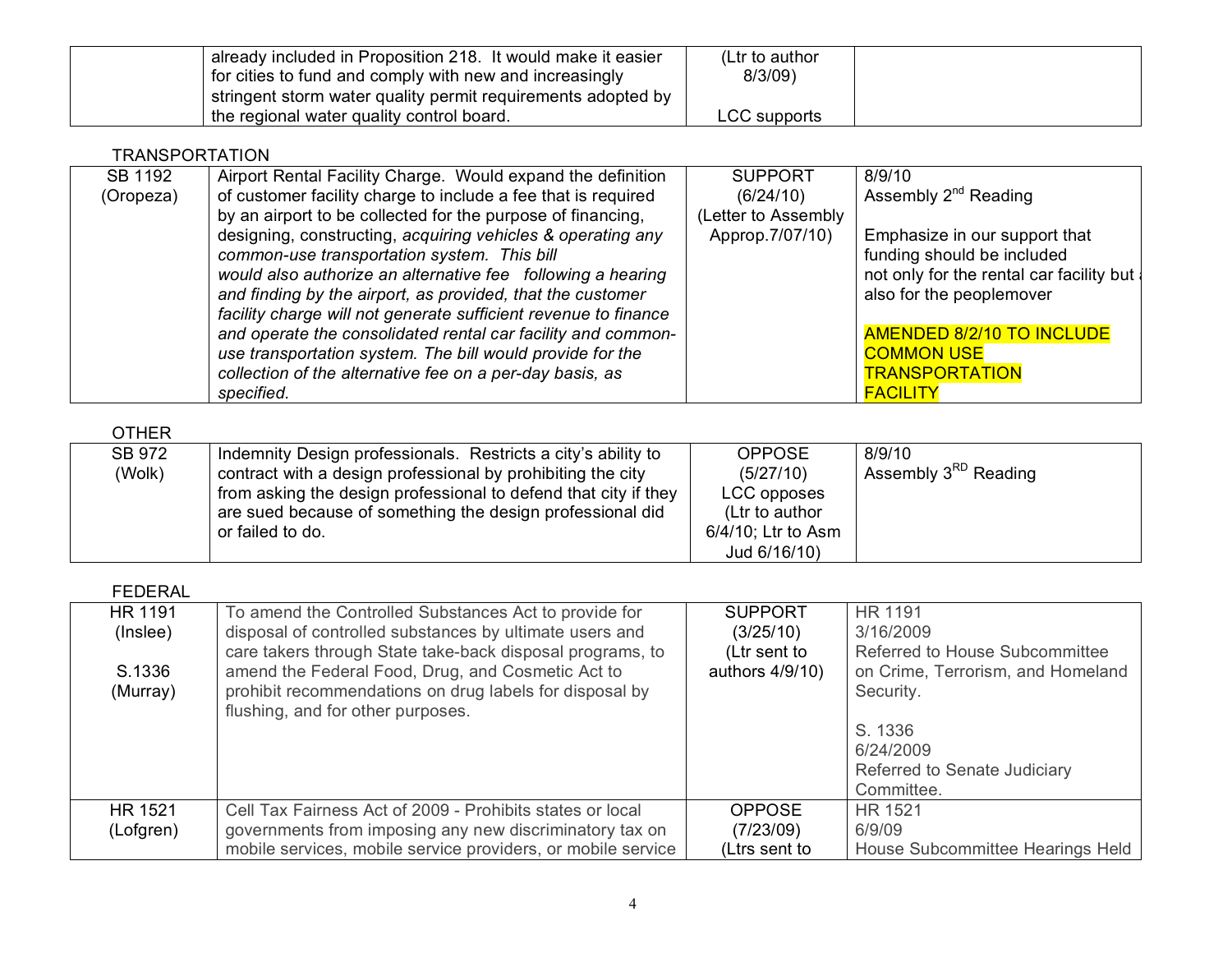| S 1192         | property for five years after the enactment of this Act.       | authors 7/30/09)    |                                         |
|----------------|----------------------------------------------------------------|---------------------|-----------------------------------------|
| (Wyden)        | Defines "new discriminatory tax" as a tax imposed on           |                     | S. 1192                                 |
|                | mobile services, providers, or property that is not generally  | <b>LEAGUE</b>       | 6/4/09                                  |
|                | imposed on other types of services or property, or that is     | <b>OPPOSES</b>      | Referred to Senate Committee on         |
|                | generally imposed at a lower rate.                             |                     | Finance                                 |
| <b>HR 1618</b> | Safe Highways and Infrastructure Preservation Act - Safe       | <b>SUPPORT</b>      | <b>HR 1618</b>                          |
| (McGovern)     | Highways and Infrastructure Preservation Act - concerning      | (previous position  | 3/20/09                                 |
| S. 779         | limits on length and weight limitations for vehicles operating | on issue of truck   | House Subcommittee on Highways          |
| (Lautenberg)   | on Federal-aid highways, and for other purposes.               | weights)            | and Transit                             |
|                |                                                                | (Letters sent to    |                                         |
|                |                                                                | several             | S. 779                                  |
|                |                                                                | congressmen & 2     | 4/28/2010                               |
|                |                                                                | Senators 5/20/09)   | Senate Committee on Commerce,           |
|                |                                                                |                     | Science, and Transportation             |
|                |                                                                |                     | Subcommittee on Surface                 |
|                |                                                                |                     | <b>Transportation and Merchant</b>      |
|                |                                                                |                     | Marine. Hearings held.                  |
| <b>HR 3734</b> | Urban Revitalization and Livable Communities Act.              | <b>SUPPORT</b>      | 11/16/2009                              |
| (Sires)        | Requires the Secretary of Housing and Urban Development        | (5/27/10) (Ltr to   | Referred to House subcommittee on       |
|                | (HUD) to establish an urban revitalization and livable         | House subcomm       | <b>Healthy Families and Communities</b> |
|                | communities program to provide federal grants to eligible      | $6/8/10$ )          |                                         |
|                | general purpose local governments for various park and         |                     |                                         |
|                | recreation purposes, including grants for rehabilitation and   |                     |                                         |
|                | construction, innovation, at-risk youth recreation, and        |                     |                                         |
|                | recovery action programs.                                      | <b>LCC</b> supports |                                         |
| <b>HR4812</b>  | Local Jobs for America Act - From the amount                   | <b>SUPPORT</b>      | <b>HR4812</b>                           |
| (Miller)       | appropriated under section 111, the Secretary, acting          | (5/27/10)           | 3/22/10                                 |
| S. 3500        | through the Employment and Training Administration of the      | (Ltr to House       | Referred to House Subcommittee          |
| (Brown)        | Department of Labor and in consultation with the Secretary     | subcomm 6/16/10)    | on Workforce Protections                |
|                | of Housing and Urban Development, shall provide funds to       |                     | 161 House co-sponsors (including        |
|                | States, units of general local government, and community-      |                     | Richardson & Waters)                    |
|                | based organizations to save and create local jobs through      |                     |                                         |
|                | the retention, restoration, or expansion of services needed    |                     | S. 3500                                 |
|                | by local communities.                                          |                     | 6/16/2010                               |
|                |                                                                |                     | Referred to Senate Committee on         |
|                |                                                                |                     | Health, Education, Labor, and           |
|                |                                                                |                     | Pensions.                               |

**Aug. 13** - Last day for **fiscal committees** to hear and report bills to the Floor (J.R. 61(b)(14)).

**Aug. 16 - 31 - Floor session only.** No committee may meet for any purpose (J.R. 61(b)(15)).

**Aug. 20** - Last day to **amend** on the Floor (J.R. 61(b)(16)).